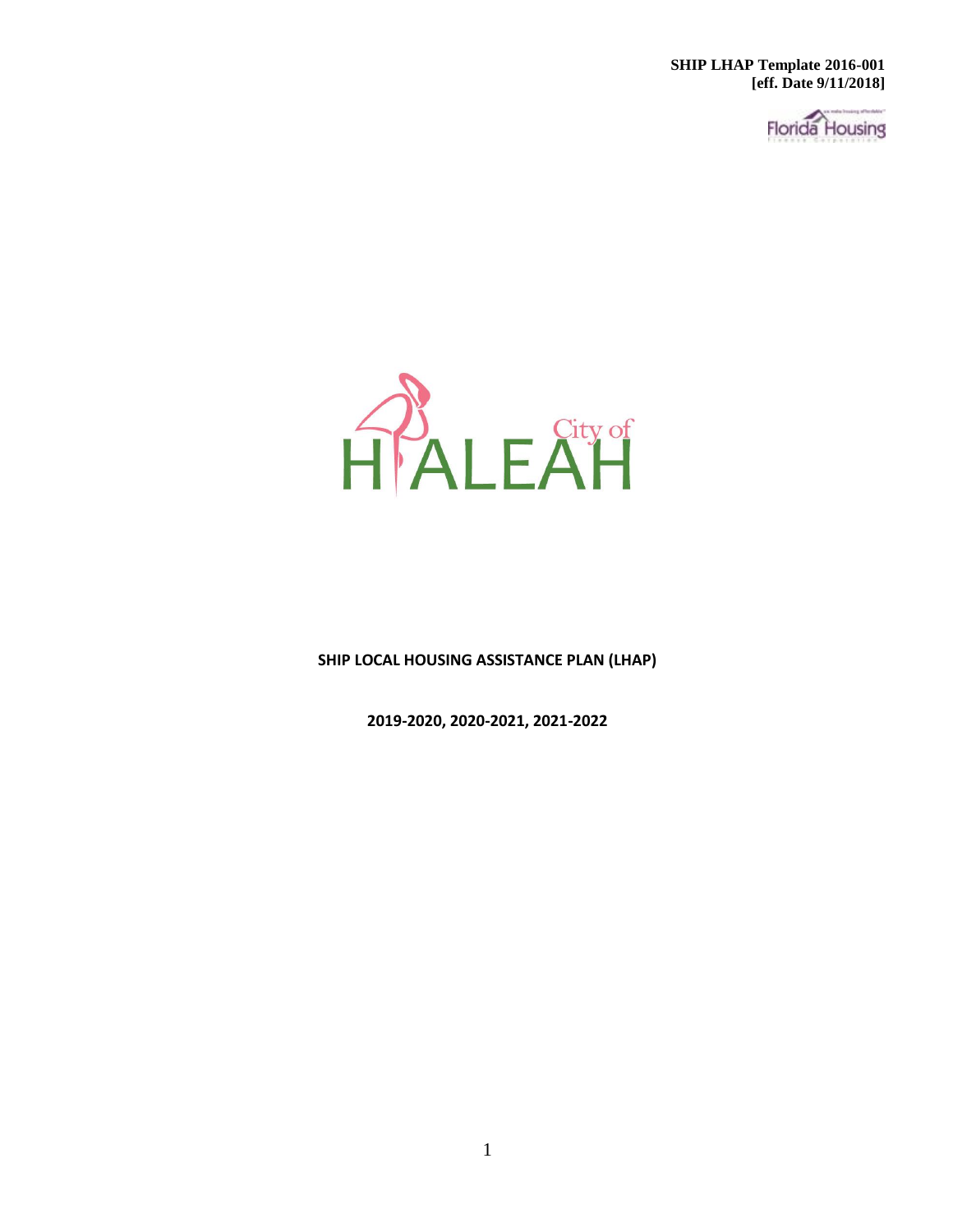

**Table of Contents**

| <b>Description</b>                                                                                                                      | Page #    |
|-----------------------------------------------------------------------------------------------------------------------------------------|-----------|
| <b>Section I, Program Details</b>                                                                                                       | $3 - 6$   |
| <b>Section II, Housing Strategies</b>                                                                                                   | 6         |
| A. OWNER OCCUPIED REHABILITATION                                                                                                        | $6 - 7$   |
| <b>B. DEMOLITION/RECONSTRUCTION</b>                                                                                                     | $7 - 8$   |
| <b>C. PURCHASE ASSISTANCE</b>                                                                                                           | $8 - 9$   |
| <b>D. DISASTER REPAIR/MITIGATION</b>                                                                                                    | $9 - 10$  |
| <b>E. SPECIAL NEEDS BARRIER REMOVAL</b>                                                                                                 | $10 - 11$ |
| F. RENTAL ASSISTANCE/RAPID RE-HOUSING                                                                                                   | $11 - 12$ |
| <b>G. RENTAL PRESERVATION</b>                                                                                                           | $12 - 13$ |
| <b>H. RENTAL DEVELOPMENT</b>                                                                                                            | $14 - 15$ |
| <b>I. HAZARD MITIGATION</b>                                                                                                             | 15        |
| <b>Section III, Incentive Strategies</b>                                                                                                | $15 - 16$ |
| <b>A. Expedited Permitting</b>                                                                                                          | 16        |
| <b>B. Ongoing Review Process</b>                                                                                                        | 16        |
| <b>C. Impact Fees Exemption</b>                                                                                                         | $16 - 17$ |
| D. Expansion of Expedited Final Decisions                                                                                               | 17        |
| E. Revision of Parking Requirements for Downtown Development                                                                            | 17        |
| F. Expanded Criteria for Granting Adjustments, Variances and Special Use                                                                | $17 - 18$ |
| G. Development Near Transportation Hubs and Major Employment Centers and Mixed Use                                                      | 18        |
| <b>Development</b>                                                                                                                      |           |
| <b>Exhibits</b>                                                                                                                         | 18        |
| Administrative Budget for each fiscal year covered in the Plan<br>А.<br><b>Timeline for Estimated Encumbrance and Expenditure</b><br>В. |           |
| Housing Delivery Goals Chart (HDGC) For Each Fiscal Year<br>C.                                                                          |           |
| Covered in the plan                                                                                                                     |           |
| D. Signed LHAP Certification                                                                                                            |           |
| Signed, dated, witnessed or attested adopting resolution<br>Е.                                                                          |           |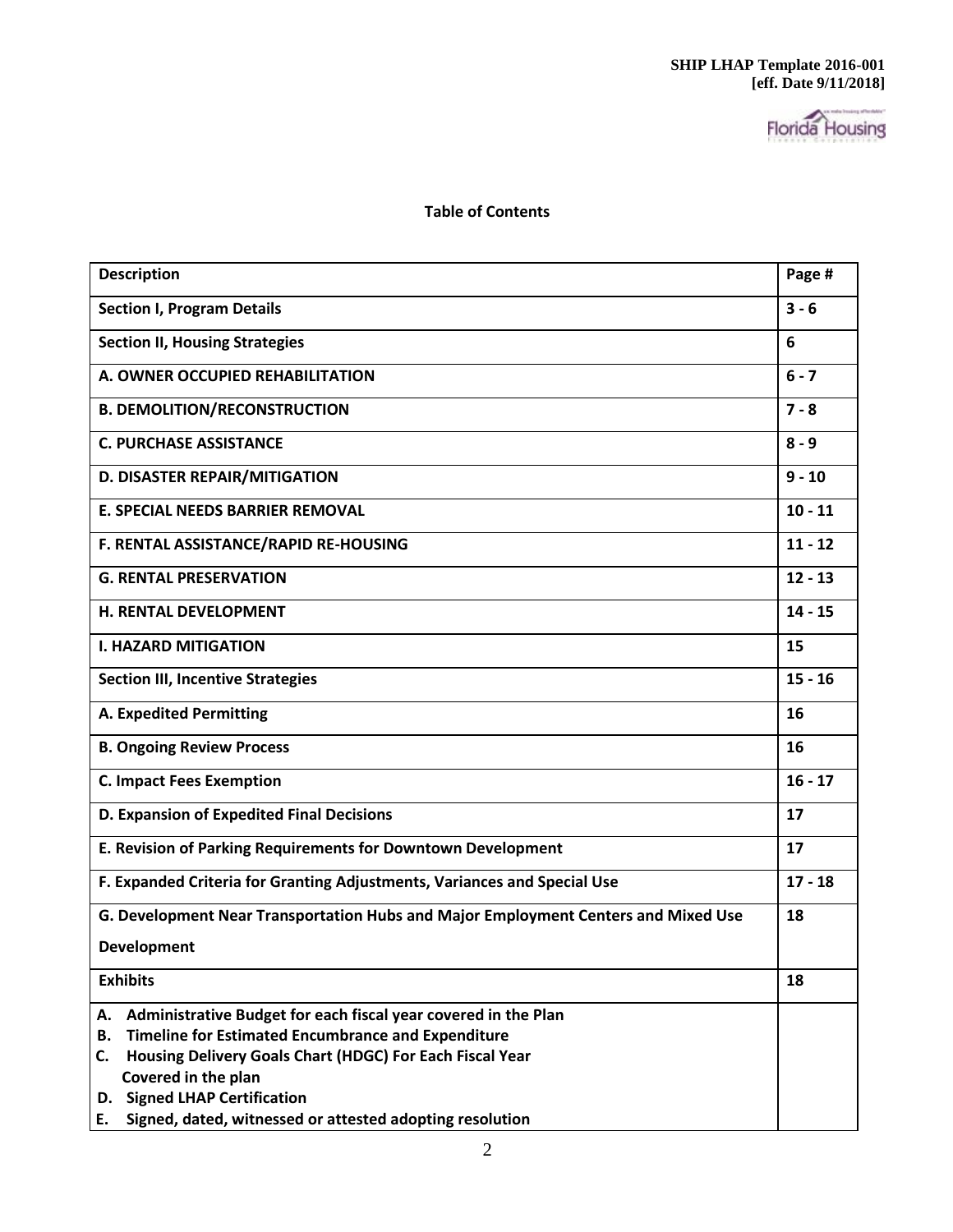| $\vert$ F. Ordinance: (If changed from the original creating ordinance) |  |
|-------------------------------------------------------------------------|--|
|                                                                         |  |
|                                                                         |  |
|                                                                         |  |

# **I. Program Details:**

## **A. LG(s)**

| Name of Local Government                        | City of Hialeah |
|-------------------------------------------------|-----------------|
| Does this LHAP contain an interlocal agreement? | No.             |
| If yes, name of other local government(s)       | N/A             |

## **B. Purpose of the program:**

- To meet the housing needs of the very low, low and moderate-income households;
- To expand production of and preserve affordable housing; and
- To further the housing element of the local government comprehensive plan specific to affordable housing.

## **C. Fiscal years covered by the Plan:** 2019-2020, 2020-2021, 2021-2022

- **D. Governance:** The SHIP Program is established in accordance with Section 420.907-9079, Florida Statutes and Chapter 67-37, Florida Administrative Code. Cities and Counties must be in compliance with these applicable statutes, rules and any additional requirements as established through the Legislative process.
- **E. Local Housing Partnership:** The SHIP Program encourages building active partnerships between government, lending institutions, builders and developers, not-for-profit and community-based housing providers and service organizations, providers of professional services related to affordable housing, advocates for lowincome persons, real estate professionals, persons or entities that can provide housing or support services and lead agencies of the local continuums of care.
- **F. Leveraging:** The Plan is intended to increase the availability of affordable residential units by combining local resources and cost saving measures into a local housing partnership and using public and private funds to reduce the cost of housing. SHIP funds may be leveraged with or used to supplement other Florida Housing Finance Corporation programs and to provide local match to obtain federal housing grants or programs.
- **G. Public Input**: Public input was solicited through face to face meetings with housing providers, social service providers and local lenders and neighborhood associations. Public input was solicited through the local newspaper and/or the City's website in the advertising of the Local Housing Assistance Plan and the Notice of Funding Availability.
- **H. Advertising and Outreach:** SHIP funding availability shall be advertised in a newspaper of general circulation and periodicals serving ethnic and diverse neighborhoods and/or the City's website, at least 30 days before the beginning of the application period. If no funding is available due to a waiting list, no notice of funding availability is required.
- **I. Waiting List/Priorities:** A waiting list will be established when there are eligible applicants for strategies that no longer have funding available. Those households on the waiting list will be notified of their status. Applicants will be maintained in an order that is consistent with the time applications were submitted as well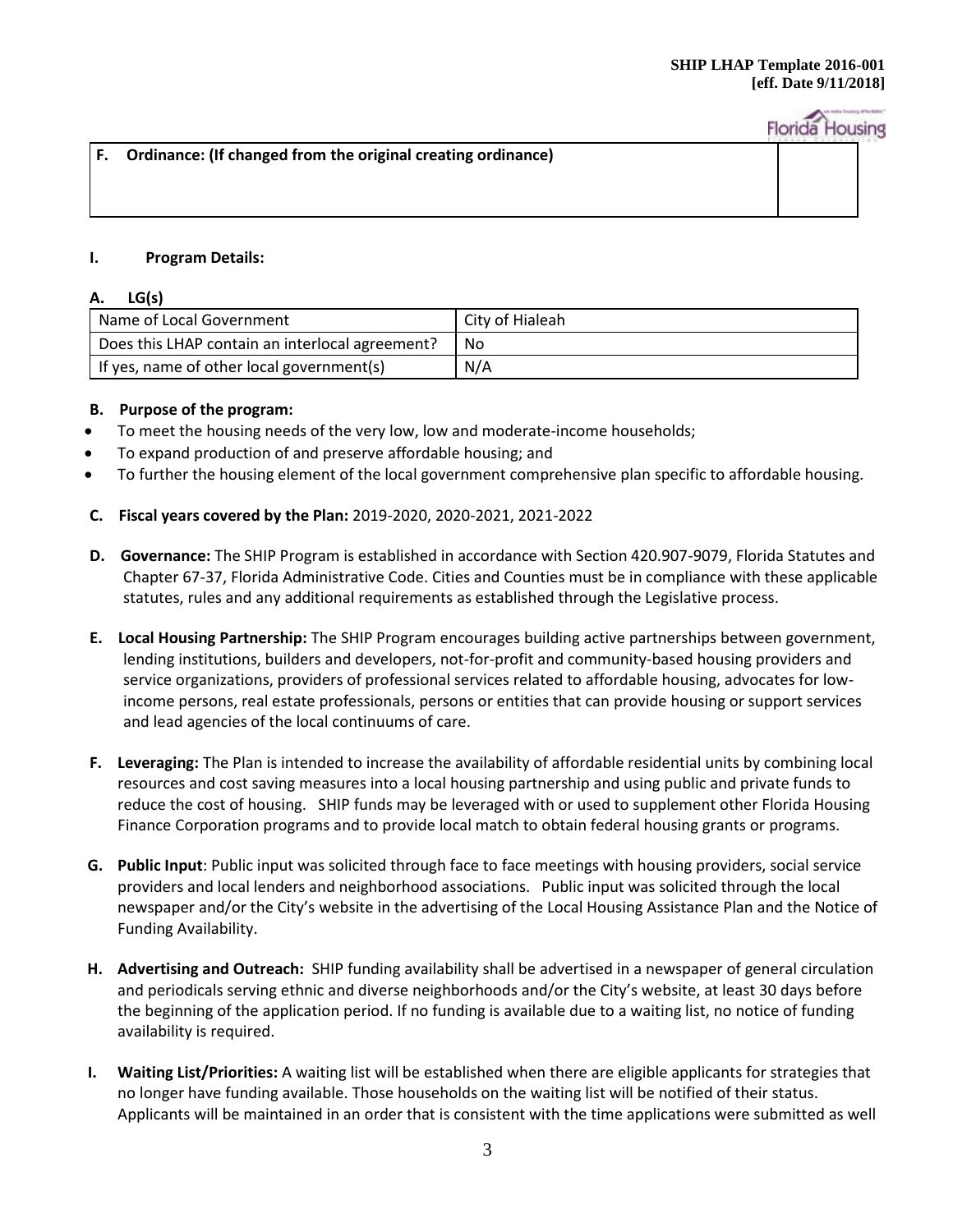Housing

as any established funding priorities as described in this plan.

The following priorities for funding described/listed here apply to all strategies unless otherwise stated: Waiting list is kept in a log and backed up on the computer to make sure there's consistency with the waiting list log. The City gives priority for households with Special Needs and the elderly.

- **J. Discrimination:** In accordance with the provisions of ss.760.20-760.37, it is unlawful to discriminate on the basis of race, color, religion, sex, national origin, handicap, or familial status in the award application process for eligible housing.
- **K. Support Services and Counseling:** Support services are available from various sources. Available support services may include but are not limited to: Homeownership Counseling (Pre and Post), Credit Counseling, Tenant Counseling, Foreclosure Counseling and Transportation.
- **L. Purchase Price Limits:** The sales price or value of new or existing eligible housing may not exceed 90% of the average area purchase price in the statistical area in which the eligible housing is located. Such average area purchase price may be that calculated for any 12-month period beginning not earlier than the fourth calendar year prior to the year in which the award occurs. The sales price of new and existing units, which can be lower but may not exceed 90% of the median area purchase price established by the U.S. Treasury Department or as described above.

The methodology used is:

| U.S. Treasury Department |  |
|--------------------------|--|
| Local HFA Numbers        |  |

**M. Income Limits, Rent Limits and Affordability:** The Income and Rent Limits used in the SHIP Program are updated annually by the Department of Housing and Urban Development and posted at [www.floridahousing.org.](http://www.floridahousing.org/)

*"Affordable" means that monthly rents or mortgage payments including taxes and insurance do not exceed 30 percent of that amount which represents the percentage of the median annual gross income for the households as indicated in Sections 420.9071, F.S. However, it is not the intent to limit an individual household's ability to devote more than 30% of its income for housing, and housing for which a household devotes more than 30% of its income shall be deemed Affordable if the first institutional mortgage lender is satisfied that the household can afford mortgage payments in excess of the 30% benchmark and in the case of rental housing does not exceed those rental limits adjusted for bedroom size.*

- **N. Welfare Transition Program:** Should an eligible sponsor be used, a qualification system and selection criteria for applications for Awards to eligible sponsors shall be developed, which includes a description that demonstrates how eligible sponsors that employ personnel from the Welfare Transition Program will be given preference in the selection process.
- **O. Monitoring and First Right of Refusal:** In the case of rental housing, the staff and any entity that has administrative authority for implementing the local housing assistance plan assisting rental developments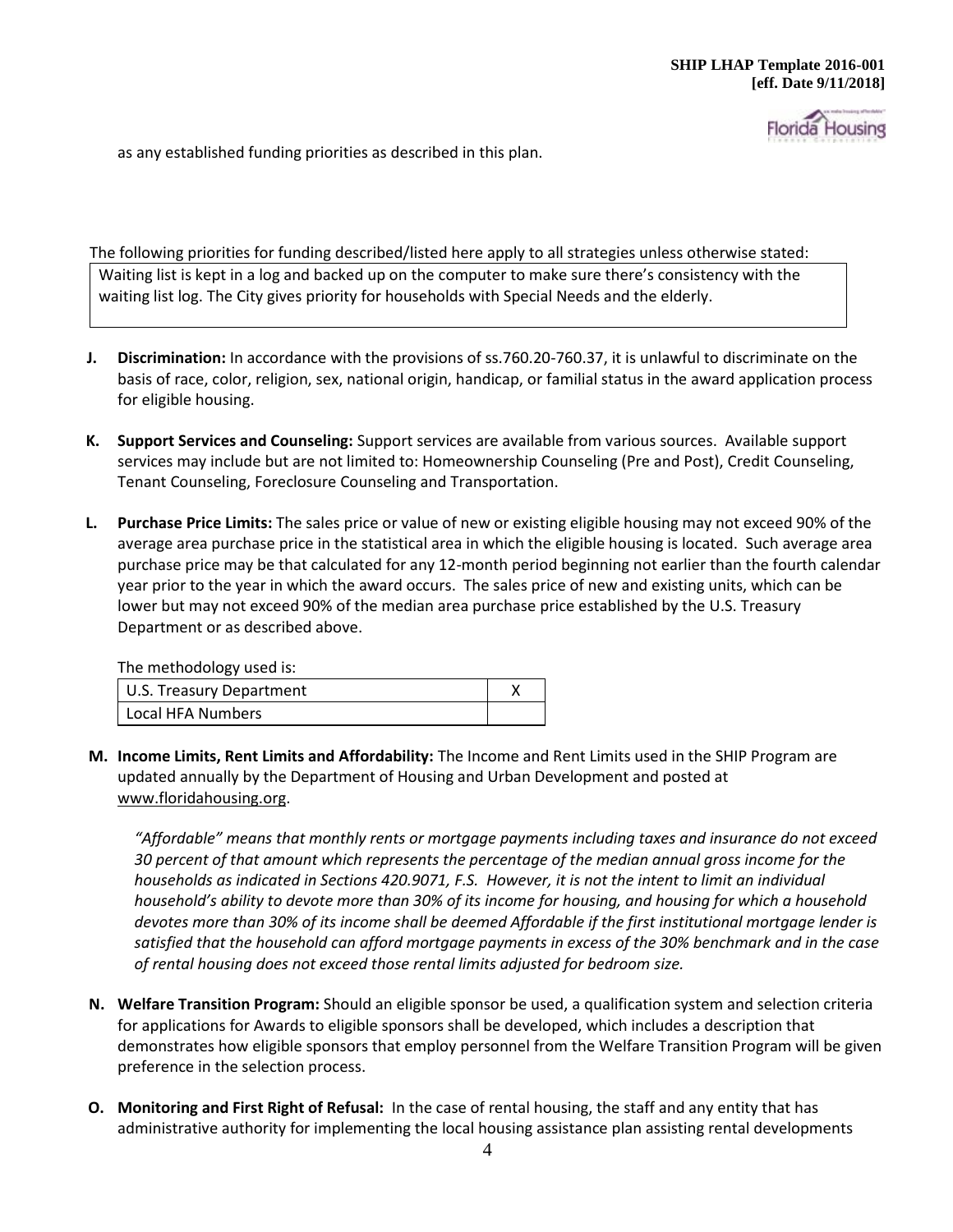shall annually monitor and determine tenant eligibility or, to the extent another governmental entity provides periodic monitoring and determination, a municipality, county or local housing financing authority may rely on such monitoring and determination of tenant eligibility. However, any loan or grant in the original amount of \$10,000 or less shall not be subject to these annual monitoring and determination of tenant eligibility requirements. Tenant eligibility will be monitored annually for no less than 15 years or the term of assistance whichever is longer unless as specified above. Eligible sponsors that offer rental housing for sale before 15 years or that have remaining mortgages funded under this program must give a first right of refusal to eligible nonprofit organizations for purchase at the current market value for continued occupancy by eligible persons. The City has policies in place for determining the level of risk factor for each sub-recipient. If a sub-recipient is found to be high risk, annual on-site monitoring may be required. Low risk sub-recipients may be subject to desk reviews.

**P. Administrative Budget:** A line-item budget is attached as Exhibit A. The **City of Hialeah** finds that the moneys deposited in the local housing assistance trust fund are necessary to administer and implement the local housing assistance plan.

*Section 420.9075 Florida Statute and Chapter 67-37, Florida Administrative Code, states: "A county or an eligible municipality may not exceed the 5 percent limitation on administrative costs, unless its governing body finds, by resolution, that 5 percent of the local housing distribution plus 5 percent of program income is insufficient to adequately pay the necessary costs of administering the local housing assistance plan."* 

*Section 420.9075 Florida Statute and Chapter 67-37, Florida Administrative Code, further states: "The cost of administering the program may not exceed 10 percent of the local housing distribution plus 5 percent of program income deposited into the trust fund, except that small counties, as defined in s. 120.52(19), and eligible municipalities receiving a local housing distribution of up to \$350,000 may use up to 10 percent of program income for administrative costs." The applicable local jurisdiction has adopted the above findings in the resolution attached as Exhibit E.* 

**Q. Program Administration:** Administration of the local housing assistance plan will be performed by:

| <b>Entity</b>                    | <b>Duties</b>                                      | Percentage  |
|----------------------------------|----------------------------------------------------|-------------|
| City of Hialeah                  | <b>Owner Occupied Residential Rehabilitation</b>   | 65%         |
| <b>Citrus Health Network</b>     | Rental Assistance/Rapid Re-housing (if applicable) | Up to 15%   |
| <b>Hialeah Housing Authority</b> | Rental Development (if applicable)                 | Up to $25%$ |

- **R. Project Delivery Costs:** The City will assess a 5% delivery cost to the homeowner for Owner Occupied Rehabilitation and it will be part of their lien. The City willcontract inspectors to do this work. This will include preliminary inspections, detailed inspect, creating a work write-up/scope of work, set up pre-bid meeting conduct pre-bid meeting, setting up contractor for pulling permits, in progress inspections, payment inspections, interaction between homeowner and contractor throughout the duration of the project, Final Inspections, confirm all Building Inspections have passed, pictures, and obtaining all documents from the contractor to close out the file.
- S. **Essential Service Personnel Definition:** Essential service personnel are defined as City of Hialeah sworn fire personnel, sworn police officers, health care workers, skilled building trades and state certified teachers.
- **T. Describe efforts to incorporate Green Building and Energy Saving products and processes:** Energy conservation and other green feature strategies will be implemented into all Rehabilitation and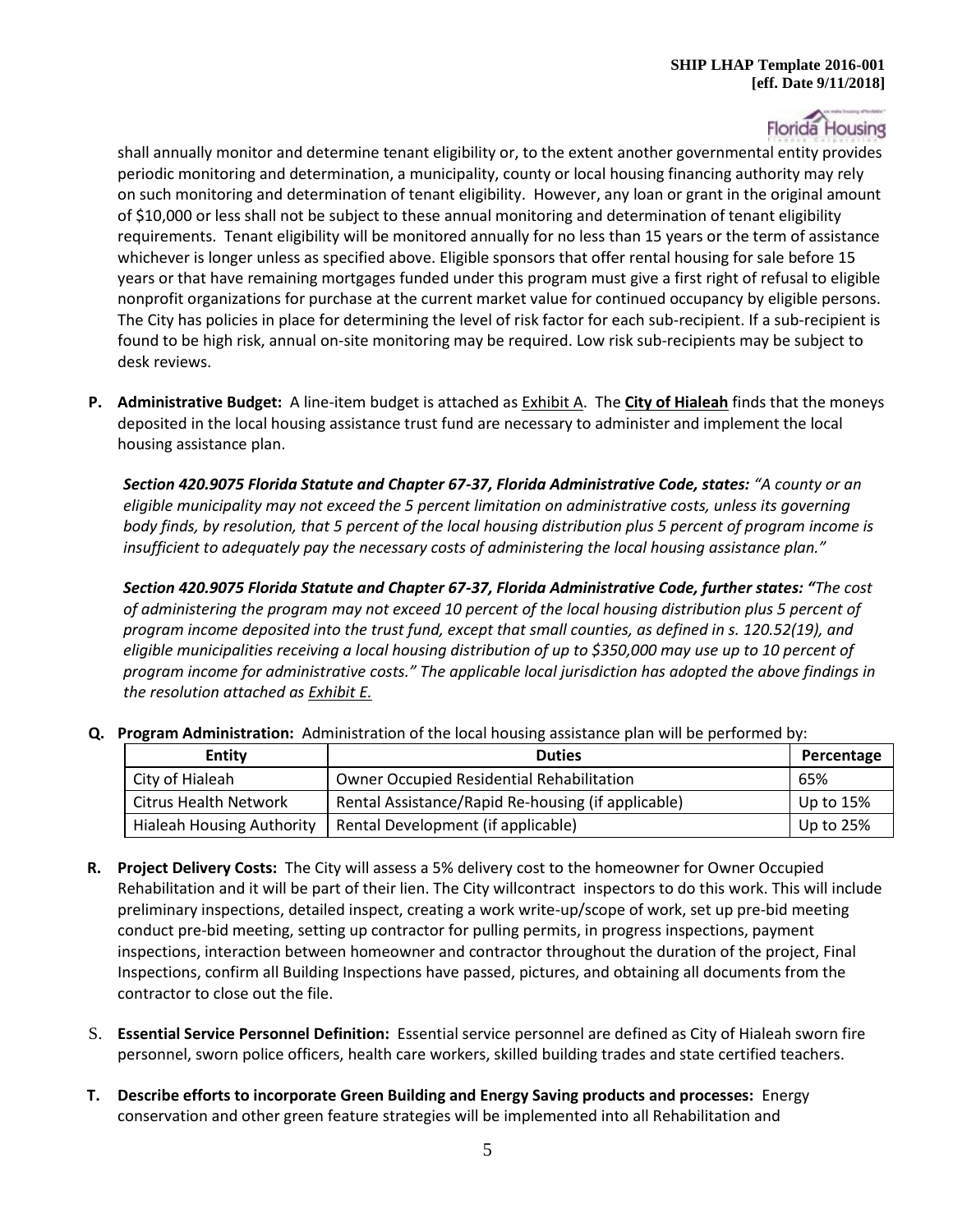

Reconstruction projects. This includes but is not limited to higher efficiency HVAC units, programmable thermostats, tank-less water heaters, energy conserving window and doors, a higher value of wall and attic insulation, low-flow plumbing fixtures and all applicable appliances to be Energy Star Rated.

- **U. Describe efforts to meet the 20% Special Needs set-aside:** The City focuses on helping Special Needs households and elderly first. Through our waiting list, we have a section marked for Special Needs households in order to highlight any special needs households cases, so the City is aware of any cases that need to prioritized. In conjunction with CDBG and ESG, the City is in contact with two agencies, SCLAD (Spinal Cord Living-Assistance Development Inc.) and Citrus Health Network that will refer applicants to our department for any Special Needs assistance if any such cases should arise. Alliance for Aging is another agency that The City is in contact with that can refer applicants to our department as well. Also if an applicant calls the Mayor's office needing Special Needs assistance, they would be referred to our office as well.
- **V. Describe efforts to reduce homelessness:** Through the Miami Dade Homeless Trust's, Continuum of Care, the City of Hialeah has implemented a program to fight homelessness. The Rental Assistance/Rapid Re-housing program uses SHIP funds to help citizens with issues regarding homelessness. The City also leverages ESG funds for homelessness programs as well. The Continuum of Care has referred the City to work with the Citrus Health Network. They are an agency that provides help for Citizens with homelessness issues, provided that the Citizens qualifies for the help.

## **Section II. LHAP Strategies**:

|     |    | A. Strategy Name Owner Occupied Rehabilitation                                                                                                                                                                                                                                                                                                  | Code 3 |
|-----|----|-------------------------------------------------------------------------------------------------------------------------------------------------------------------------------------------------------------------------------------------------------------------------------------------------------------------------------------------------|--------|
|     | а. | Summary: Rehabilitation of single family residences; for homeowners that occupy the home as<br>their primary residence. This program assists homeowners in assuring that their homes comply<br>with the New Florida Building Code by addressing issues with structural, electrical, mechanical,<br>plumbing and roofing components of the home. |        |
| $b$ |    | Fiscal Years Covered: 2019-2020, 2020-2021, 2021-2022                                                                                                                                                                                                                                                                                           |        |

- c. Income Categories to be served: Very low, low and moderate (veterans only)
- d. Maximum award: \$80,000.00
- e. Terms
	- 1. Repayment loan/deferred loan/grant: deferred payment loan secured by a recorded mortgage and note.
	- 2. Interest Rate: 0%
	- 3. Years in loan term: 20 years
	- 4. Forgiveness: Forgiven at 5% per year.
	- 5. Repayment: N/A
	- 6. Default: Due if property is sold, rented or the property fails to be the primary residence during the twenty-year term. In cases where the qualifying homeowner(s) die(s) during the loan term, the outstanding balance of the loan will be due and be payable immediately.
- f. Recipient Selection Criteria: Applicants will be processed on a first qualified, first served basis. Priority will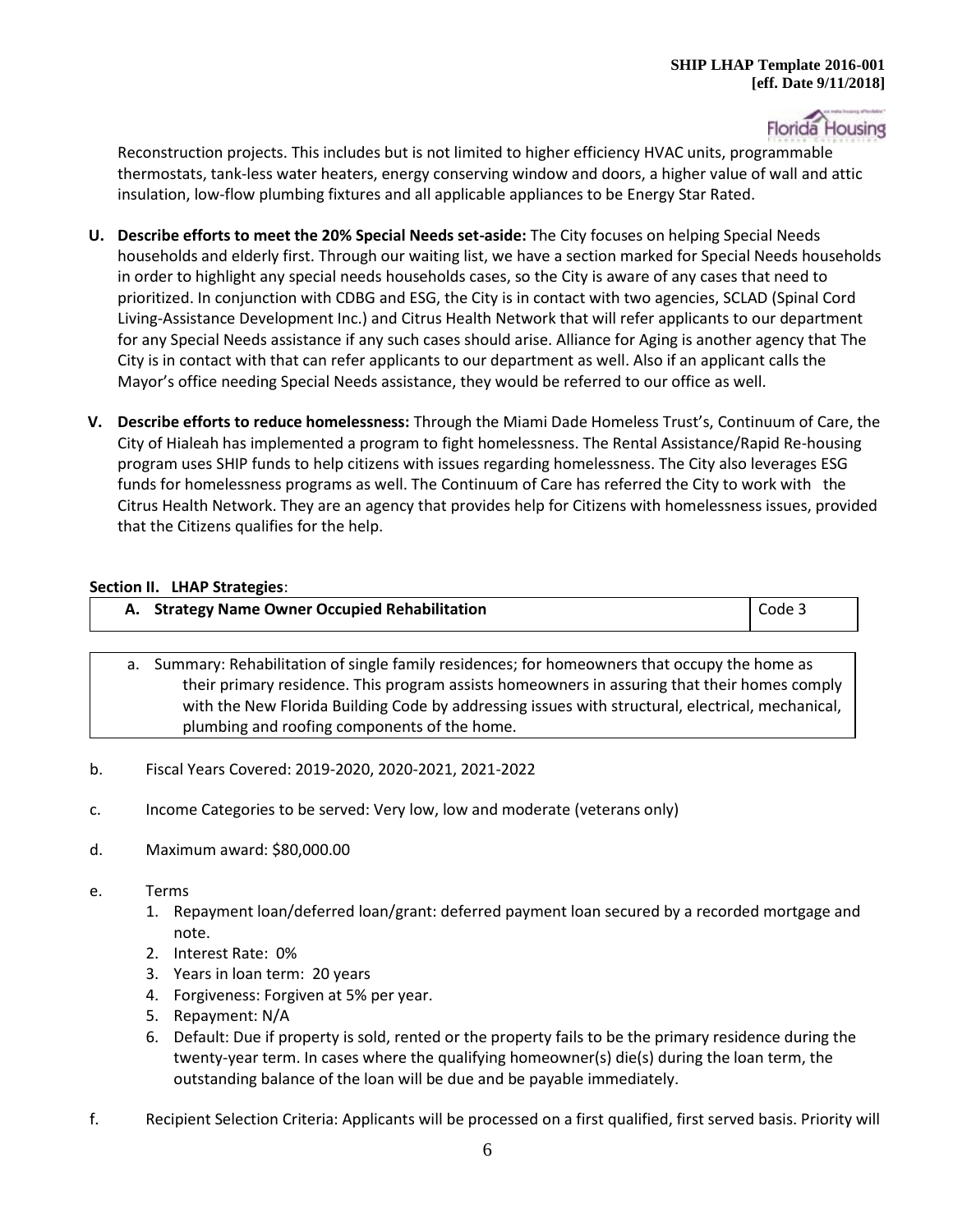

be given to persons with Special Needs as defined in 420.0004 (13), F.S. and elderly very low and low income households.

g. Sponsor Selection Criteria: The City of Hialeah will use an RFQ process, to select a for-profit or nonprofit corporation(s), individual(s), or partnership(s) to carry out this strategy. The selection criteria outlined in the RFQ includes, but is not limited to, organizational capacity, performance delivery plan, financial capacity, past experience and must demonstrate the necessary capacity, knowledge, and experience to effectively provide the services required by the City. Preference will be given in the selection process to sponsors that employ personnel from Florida's Welfare Transition Program.

h. Additional Information: Mobile homes, trailers, condominiums, townhomes, duplexes, twin homes and villas are not eligible for this strategy.

| <b>Strategy Name DEMOLITION/RECONSTRUCTION</b> | Code 4 |
|------------------------------------------------|--------|
|------------------------------------------------|--------|

a. Summary: Property must be owner occupied, with or without existing mortgages. The existing structure must be determined to be unsafe structure (which is at least 70% deteriorated and the cost estimated to repair the existing structure is over 50% of what the current assessed value on the property taxes is), in accordance with the Florida Building Code by the Building Official and the housing inspector. The building must be a single family residence. The new structure will be built on the same lot. If there's a mortgage, the City will get clearance and approval from the Mortgagor to do demolition/reconstruction. It will be the City's discretion whether or not to proceed with project as a demolition case.

- b. Fiscal Years Covered: 2019-2020, 2020-2021, 2021-2022
- c. Income Categories to be served: Very low, low and moderate
- d. Maximum award: \$250,000.00
- e. Terms:
	- 1. Repayment loan/deferred loan/grant: Deferred payment loan secured by a mortgage and note.
	- 2. Interest Rate: 0%
	- 3. Years in loan term: 20 years
	- 4. Forgiveness: Forgiven at 5% per year.
	- 5. Repayment: N/A
	- 6. Default: Due if property is sold, rented or the property fails to be the primary residence during the twenty-year term. In cases where the qualifying homeowner(s) die(s) during the loan term, the outstanding balance of the loan will be due and be payable immediately.

f. Recipient Selection Criteria: Applicants will be processed on first qualified, first served basis. Priority will be given to persons with Special Needs as defined in Rule Chapter 67-37.002 (21) FAC and then elderly very low and low income households.

g. Sponsor Selection Criteria: The City of Hialeah will use an RFQ process, to select a for-profit or nonprofit corporation(s), individual(s), or partnership(s) to carry out this strategy. The selection criteria outlined in the RFQ includes, but is not limited to, organizational capacity, performance delivery plan, financial capacity, past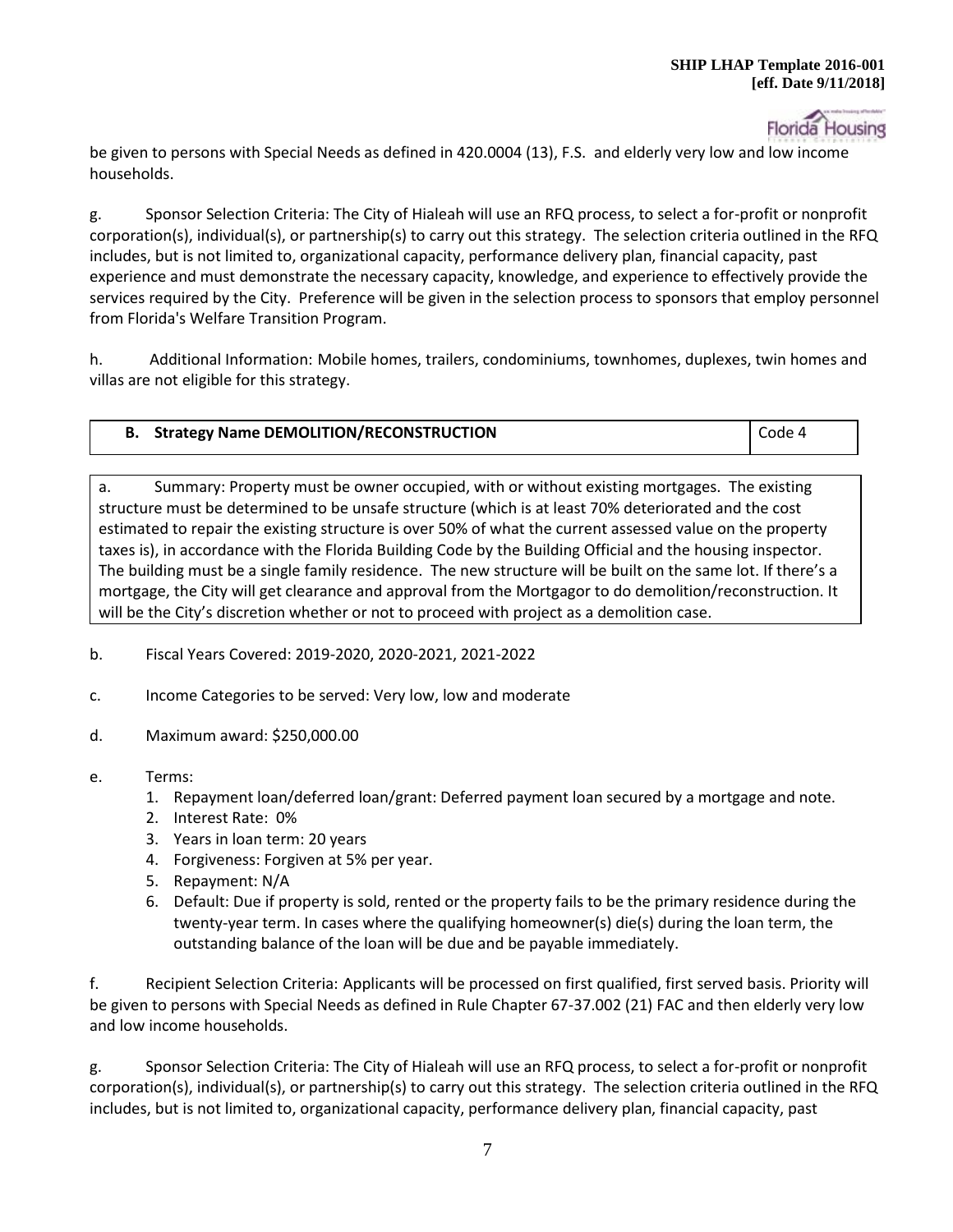

experience and must demonstrate the necessary capacity, knowledge, and experience to effectively provide the services required by the City. Preference will be given in the selection process to sponsors that employ personnel from Florida's Welfare Transition Program.

h. Additional Information: Only single family, detached homes are eligible.

# **C.** Strategy Name PURCHASE ASSISTANCE **CODE 2** Code 2

a. Summary: Down payment; and closing cost for new and existing housing for first time homebuyer. A first time homebuyer is defined as an individual who has had no ownership in a principal residence during the 3-year period ending on the date of purchase of the property. This includes a spouse (if either meets the above test, they are considered **first**-**time** homebuyers). A single parent who has only owned with a former spouse while married.

- b. Fiscal Years Covered: 2019-2020, 2020-2021, 2021-2022
- c. Income Categories to be served: Very low, low and moderate
- d. Maximum award: \$20,000.00
- e. Terms:
	- 1. Repayment loan/deferred loan/grant: Payment loan; secured by a mortgage and note.
	- 2. Interest Rate: 3%
	- 3. Years in loan term: 20 years
	- 4. Forgiveness:
	- 5. Repayment: Monthly payments are to be made by homebuyer to the City for 20 years. Payments are due on  $1^{st}$  of each month and must be made no later than the  $10^{th}$  of the month.
	- 6. Default: Due if property is sold, rented or the property fails to be the primary residence during the twenty-year term. In cases where the qualifying homeowner(s) die(s) during the loan term, the outstanding balance of the loan will be due and be payable immediately.

f. Recipient Selection Criteria: Applicants will be processed on a first qualified, first served basis; from a waiting list. Priority will be given to households with Special Needs and then elderly very low and low-income persons

g. Sponsor Selection Criteria: The City of Hialeah will use an RFQ process, to select a for-profit or nonprofit corporation(s), individual(s), or partnership(s) to carry out this strategy. The selection criteria outlined in the RFQ includes, but is not limited to, organizational capacity, performance delivery plan, financial capacity, past experience and must demonstrate the necessary capacity, knowledge, and experience to effectively provide the services required by the City. Preference will be given in the selection process to sponsors that employ personnel from Florida's Welfare Transition Program.

h. Additional Information: Mobile homes, trailers, condominiums, townhomes, duplexes, twin homes and villas are not eligible for this strategy.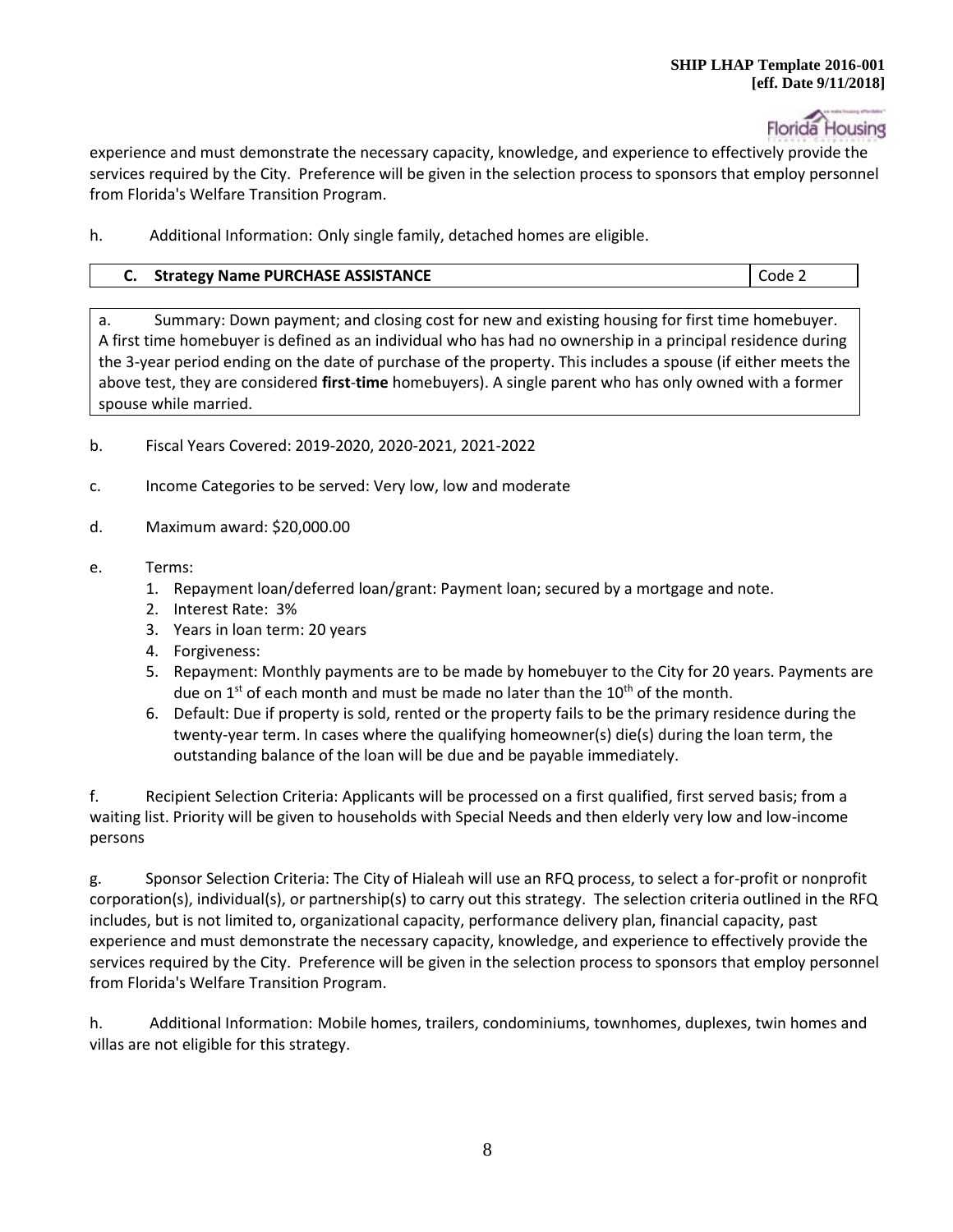### **SHIP LHAP Template 2016-001 [eff. Date 9/11/2018]**

**Florida Housing** 

# **D. Strategy Name DISASTER REPAIR/MITIGATION Code 5**

a. Summary: The Disaster Strategy provides assistance to households following a disaster as declared by Executive Order of the President of the United States or Governor of the State of Florida. This strategy will only be implemented in the event of a disaster using any funds that have not yet been encumbered or additional disaster funds issued by Florida Housing Finance Corporation. Funds will be used to fund emergency storm related repairs including but not limited to: purchase of emergency supplies, weatherproofing of homes, repairs to avoid further damage, repairs to make the housing unit habitable and post disaster assistance with noninsured repairs and rehabilitation.

- b. Fiscal Years Covered: 2019-2020, 2020-2021, 2021-2022
- c. Income Categories to be served: Very low, low and moderate
- d. Maximum award: \$20,000.00
- e. Terms:
	- 1. Repayment loan/deferred loan/grant: Deferred payment loan secured by a note and mortgage.
	- 2. Interest Rate: 0%
	- 3. Years in loan term: 10 years
	- 4. Forgiveness: Forgiven at 10% per year.
	- 5. Repayment: N/A
	- 6. Default: Due if property is sold, rented or the property fails to be the primary residence during the twenty-year term. In cases where the qualifying homeowner(s) die(s) during the loan term, the outstanding balance of the loan will be due and be payable immediately.

f. Recipient Selection Criteria: Applicants will be processed on first qualified, first served basis. Priority will be given to persons with Special Needs as defined in Rule Chapter 67-37.002 (21) FAC and then elderly very low and low income households.

g. Sponsor Selection Criteria: The City of Hialeah will use an RFQ process, to select a for-profit or nonprofit corporation(s), individual(s), or partnership(s) to carry out this strategy. The selection criteria outlined in the RFQ includes, but is not limited to, organizational capacity, performance delivery plan, financial capacity, past experience and must demonstrate the necessary capacity, knowledge, and experience to effectively provide the services required by the City. Preference will be given in the selection process to sponsors that employ personnel from Florida's Welfare Transition Program.

h. Additional Information: Mobile homes, trailers, condominiums, townhomes, duplexes, twin homes and villas are not eligible for this strategy.

# **E. Strategy Name SPECIAL NEEDS BARRIER REMOVAL** Code 11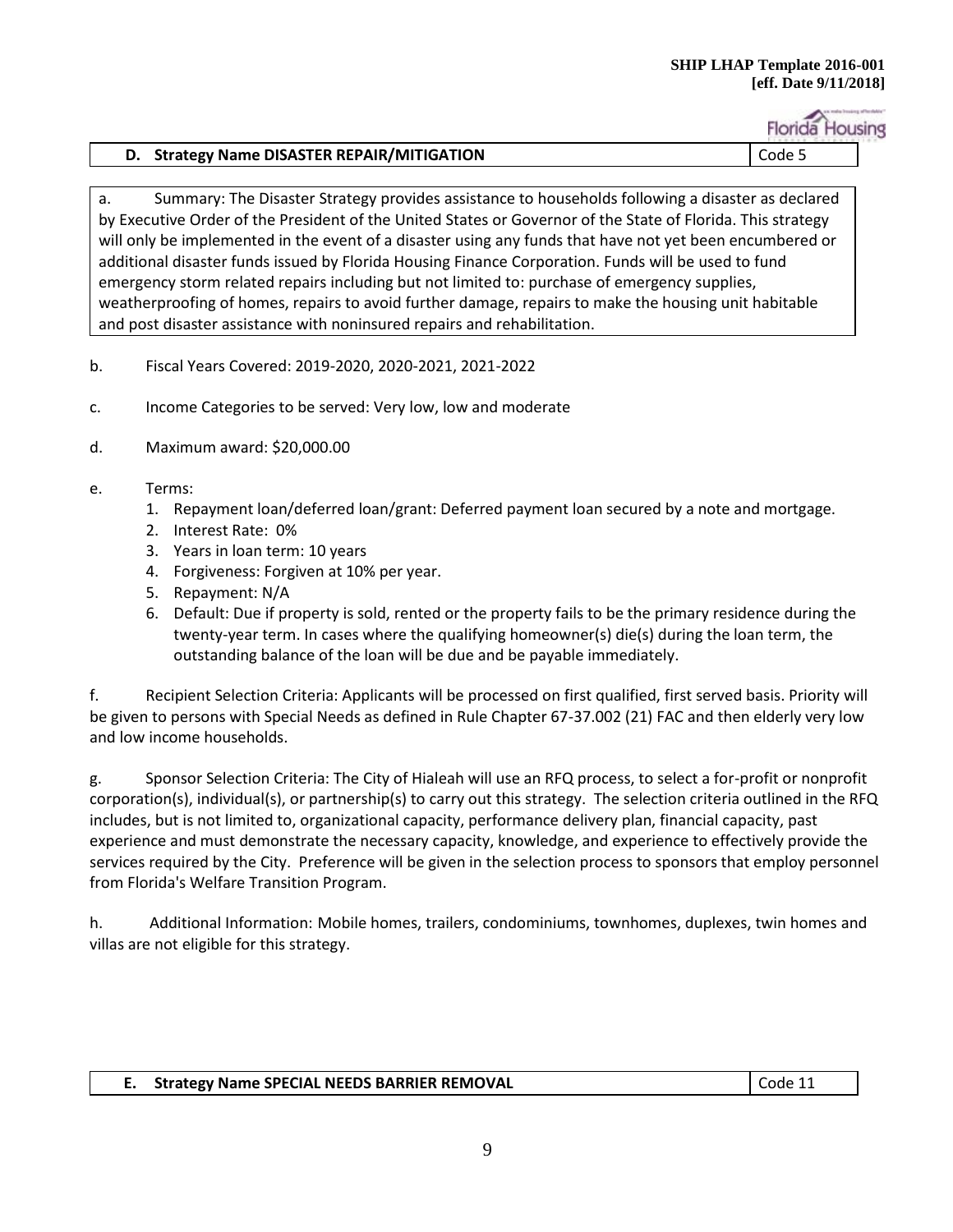a. Summary: Special needs strategy provides assistance to families in owner occupied units that meet the definition of Special Needs. For instance needing a ramp or making a bathroom more accessible for any household member needing accessibility.

- b. Fiscal Years Covered: 2019-2020, 2020-2021, 2021-2022
- c. Income Categories to be served: Very low, low and moderate
- d. Maximum award: \$20,000,00
- e. Terms :
	- 1. Repayment loan/deferred loan/grant: Deferred payment Loan secured by a mortgage and note.
	- 2. Interest Rate: 0%
	- 3. Years in loan term: 10 years
	- 4. Forgiveness: Forgiven 10% per year
	- 5. Repayment: N/A
	- 6. Default: Due if property is sold, rented or the property fails to be the primary residence during the twenty-year term. In cases where the qualifying homeowner(s) die(s) during the loan term, the outstanding balance of the loan will be due and be payable immediately.

f. Recipient Selection Criteria: Applicants will be processed on a first qualified, first served basis. Priority will be given to households with Special Needs and then very low and low-income persons.

g. Sponsor/Sub-recipient Selection Criteria: The City of Hialeah will use an RFQ process, to select a for-profit or nonprofit corporation(s), individual(s), or partnership(s) to carry out this strategy. The selection criteria outlined in the RFQ includes, but is not limited to, organizational capacity, performance delivery plan, financial capacity, past experience and must demonstrate the necessary capacity, knowledge, and experience to effectively provide the services required by the City. Preference will be given in the selection process to sponsors that employ personnel from Florida's Welfare Transition Program.

h. Additional Information: Mobile homes, trailers, condominiums, townhomes, duplexes, twin homes and villas are not eligible for this strategy.

| <b>Strategy Name RENTAL ASSISTANCE/RAPID RE-HOUSING</b> | $\vert$ Code 13, 23 |
|---------------------------------------------------------|---------------------|
|                                                         |                     |

a. Summary: Funds will be awarded to renter households that are in need of the following types of assistance:

1. Security and utility deposit assistance – Applicants will be processed on a first qualified, first served basis; from a waiting list.

- 2. Eviction prevention Not to exceed 6 months' rent; households receiving assistance must include at least one adult who is a person with special needs as defined in S.420.0004 (13) or homeless as defined in S. 420.621.
- 3. Rent Subsidies Up to 12 months households receiving assistance must include at least one adult who is a person with special needs as defined in S.420.0004 (13) or homeless as defined in S.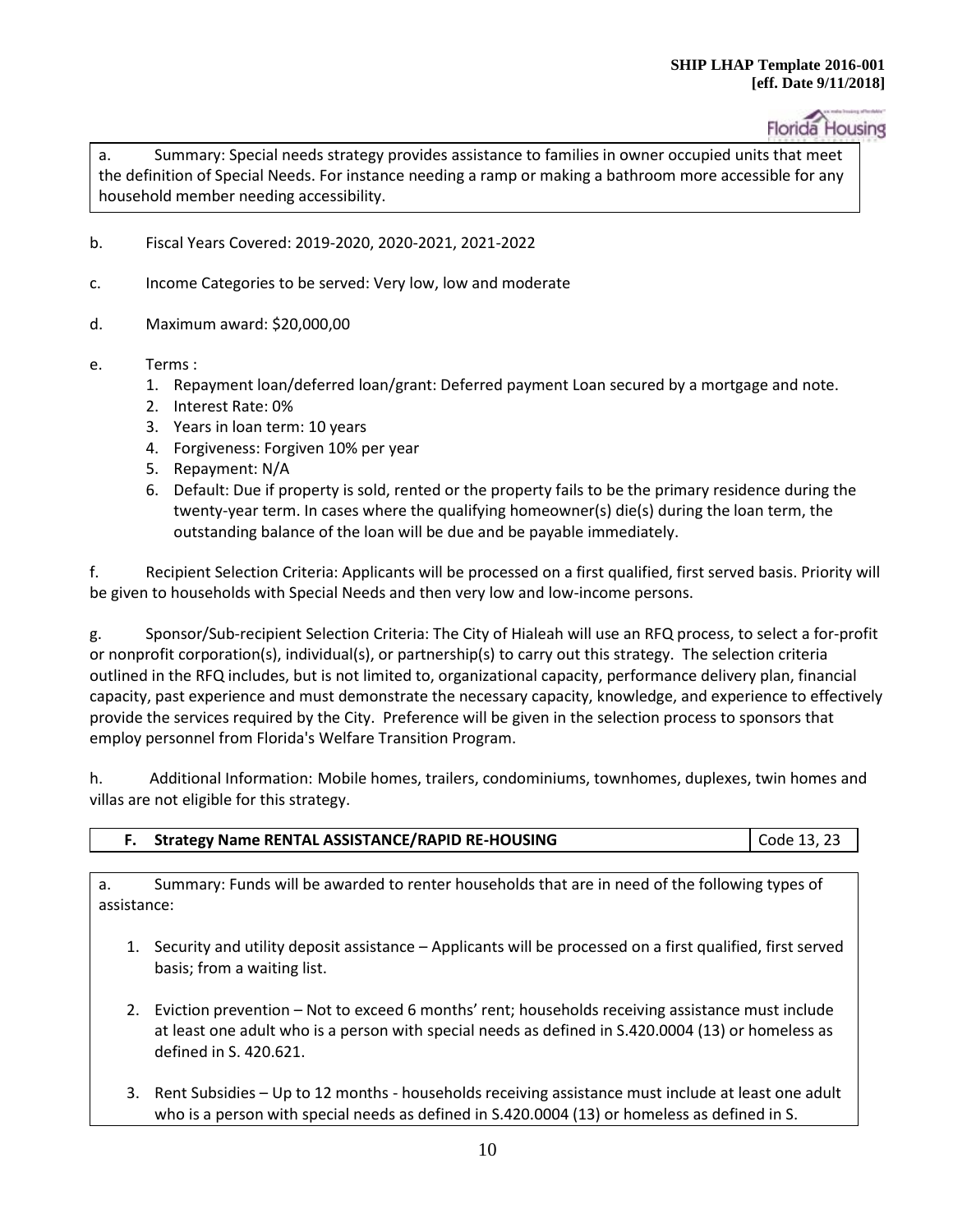# 420.621.

This strategy is being coordinated through a regional partnership with the Miami-Dade County Homeless Trust and other SHIP recipients in the area to address homeless housing needs across jurisdictional boundaries.

- b. Fiscal Years Covered: 2019-2020, 2020-2021, 2021-2022
- c. Income Categories to be served: Extremely Low and Very low
- d. Maximum award: \$10,000.00
- e. Terms :
	- 1. Repayment loan/deferred loan/grant: Funds will be awarded as a grant.
	- 2. Interest Rate: N/A
	- 3. Years in loan term: N/A
	- 4. Forgiveness: N/A
	- 5. Repayment: N/A
	- 6. Default: N/A
- f. Recipient Selection Criteria:
	- 1. Security and utility deposit assistance Applicants will be processed on a first qualified, first served basis;
	- 2. Eviction prevention –Households receiving assistance must include at least one adult who is a person with special needs as defined in S.420.0004 (13) or homeless as defined in S. 420.621.Applicants with one or more special needs household members may apply directly to the City of Hialeah. Applicants will be assisted on a first-qualified, first-served basis.
		- Eviction prevention assistance shall not exceed six month's rent.
		- Applicants who are homeless or at risk of homeless and are applying for eviction prevention assistance must be referred by the Homeless Trust's Coordinated Outreach Assessment and Placement (COAP) Program.
	- 3. Rent Subsidies Households receiving rent subsidies must include at least one adult who is a person with special needs as defined in S.420.0004 (13) or homeless as defined in S. 420.621.
		- Rental Subsidies shall be for a period of up to 12 months.
		- Applicants who are homeless or at risk of homeless and are applying for rental subsidies must be referred by the Miami-Dade Homeless Trust's Coordinated Outreach Assessment and Placement (COAP) Program.

Assessments and referrals provided by Miami-Dade Homeless Trust's Coordinated Outreach Assessment and Placement (COAP) Program are required for applicants who are homeless or at-risk of homeless.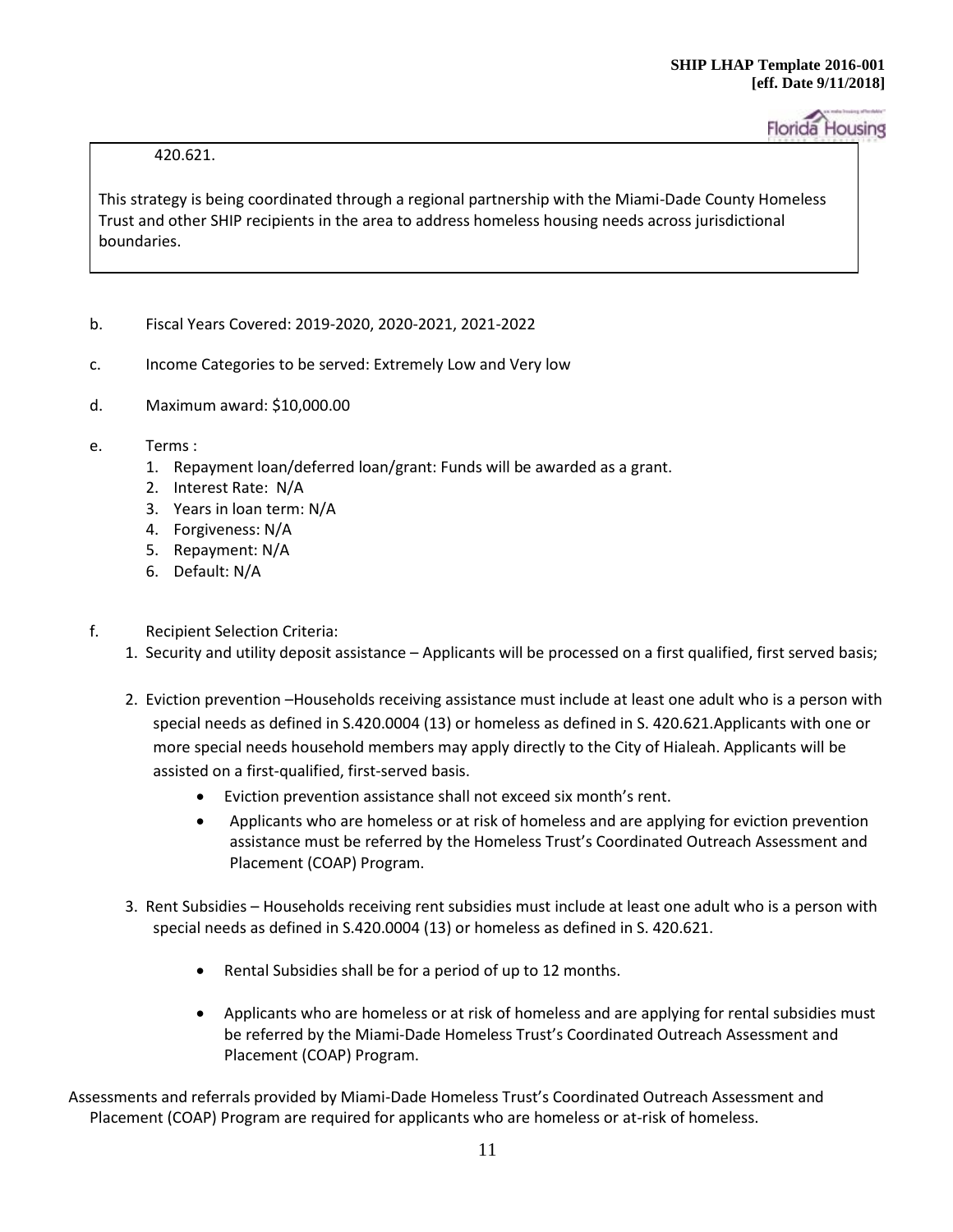

Eligibility for the Rental Assistance/Rapid Re-Housing strategy will be performed on an expedited basis and may include alternate forms of documentation, such as current pay stubs and benefit letters, as well as oral verification of employment wages, other income, and assets.

g. Sponsor Selection Criteria: The City of Hialeah intends to administer this program through a sub-recipient agency or agencies. A competitive Request for Proposals process in accordance with Chapter 67-37.005(3)(a)2. c. 7 of the Florida Administrative Code will be conducted by the Miami-Dade County Homeless Trust to select an eligible sub-recipient. Eligible persons, sponsors or other sub-recipients of assistance under this program will be required to contractually commit and comply with all SHIP Program requirements and the Miami-Dade CoC Standards of Care, policies and procedures governing COAP and its Rapid Re-Housing Strategy. It is the City's discretion to award to any of the top 3 sub-recipients from the RFP.

- h. Additional Information:
	- The lease must be at least six months.
	- Assistance will be provided directly to the utility or landlord, not the assisted household.
	- Recipients of assistance must go through an assessment to determine likelihood of housing sustainability and stabilization once the assistance period runs out. Such assessment process shall be governed by the Homeless Trust's Rapid Re-Housing Standards of Care, policies and procedures. As long as the tenant meets the criteria after being assessed, they will receive the financial assistance. The sub-recipient, through the Stabilization Case Plan, will illustrate to the tenant how to maintain a proper budget so they can remain renting at the property once assistance is over or terminated.

Recipients of other ongoing rental assistance (such as Section 8) are not eligible to receive assistance under this Strategy.

Assistance will be limited to a one-time grant not to exceed \$10,000 per household.

| G. Strategy Name RENTAL PRESERVATION | Code 14 |
|--------------------------------------|---------|
|                                      |         |

a. Summary: Funds will be used for the preservation of rental developments including affordable rental developments owned and managed by the City of Hialeah. Funds will be used to update major systems in danger of failure, and make sure the units and common areas are decent, safe and sanitary so the property remains in good physical condition for an extended period of time. These units all serve the elderly, aged 62 years and over.

- b. Fiscal Years Covered: 2019-2020, 2020-2021, 2021-2022
- c. Income Categories to be served: Extremely Low, and Very low
- d. Maximum award: \$500,000 per project/building, with a maximum of \$30,000 per unit
- e. Terms:
	- 1. Repayment loan/deferred loan/grant: For for-profit owners, funds will be awarded as a loan secured by a recorded subordinate mortgage and note and restrictive covenant.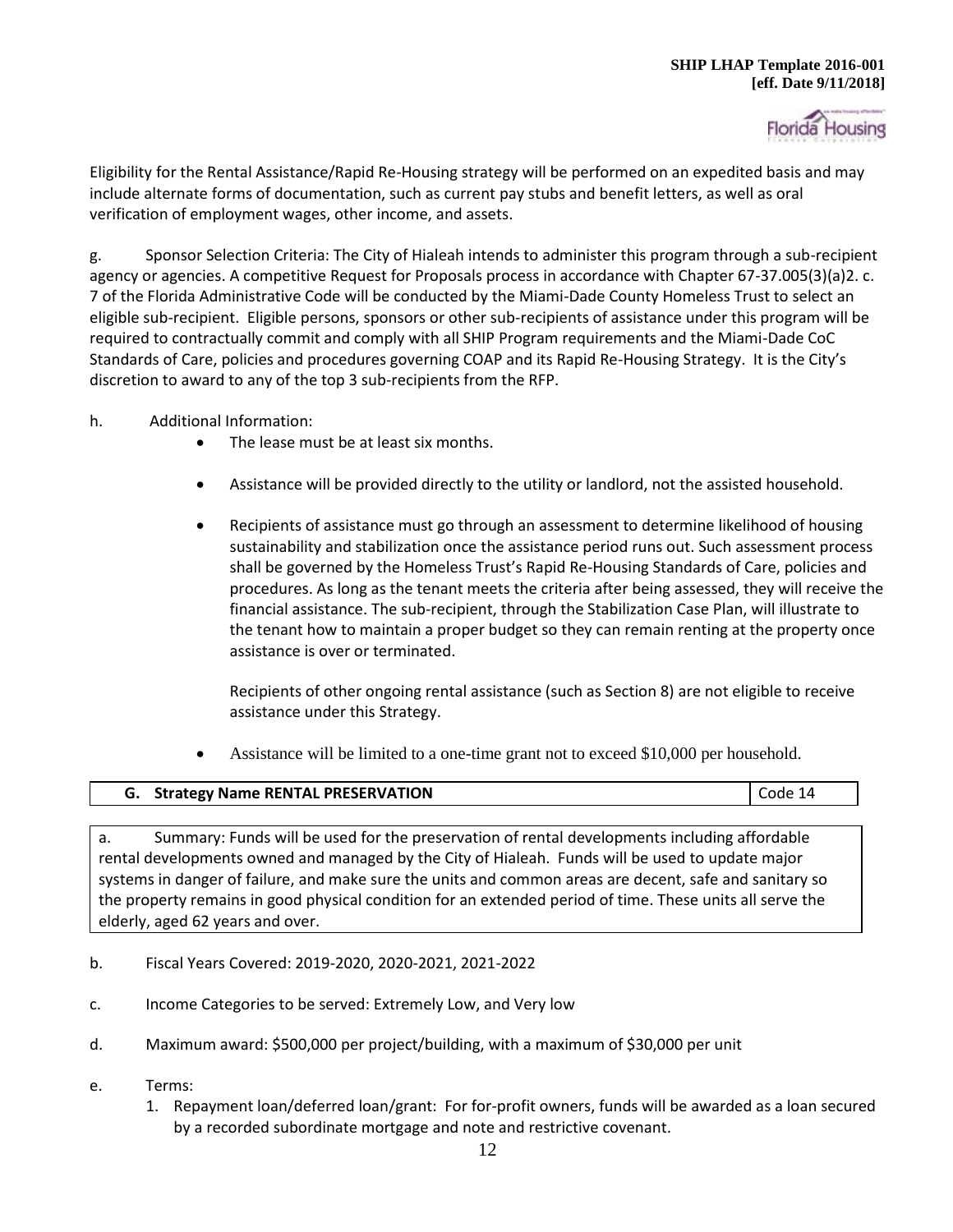

For non-profit developers and City owned affordable housing projects, funds will be awarded as a forgivable loan secured by a recorded subordinate mortgage and note and a restrictive covenant

- 2. Interest Rate: 0 %
- 3. Years in loan term: 20 years
- 4. Forgiveness: For Non-profits and City owned properties, the loan will be forgiven at the end of the twenty-year term.
- 5. Repayment: No repayment required for non-profit and city owned properties. For-profits, the loan is due and payable at the end of the term unless the City negotiates an extended loan term to secure affordable rental units in the best interest of the City's residents.
- 6. Default: For all awards, a default will be determined as: sale, transfer, or conveyance of property; conversion to another use, failure to maintain the units in decent, safe and sanitary condition, failure to pay all taxes, licenses, insurance when due, failure to comply with the terms of the written agreement and the restrictive covenants, failure to maintain standards for compliance as required by any of the funding sources. If any of these occur, the outstanding balance will be due and payable.
- f. Tenant Selection Criteria: All tenants must meet income qualifications of the SHIP program.
- g. Sponsor Selection Criteria:

Priority will be given to affordable housing rental housing projects owned and managed by the City of Hialeah.

For profit and non-profit property owners will apply to the City through an RFQ process when applications are open. The RFQ will require proof of property owner has experience in managing rental housing, proof of financial capacity, proof organization is in good standing, evidence of site control, proof that all licenses, taxes and insurance have been paid and are active, and the owner's ability to proceed with repairs.

The City reserves the right to select developments that meet all the above requirements and:

- 1. Properties that needs rehabilitation including disaster mitigation, green building, and universal design improvements.
- 2. Repairs that will preserve and improve existing units.
- 3. Leverage funding for rehabilitation improvements.

All funding awards will be subject to closing on other funding sources, if applicable

h. Additional Information: Property owners will be required to meet compliance reporting requirements to meet the statutory requirements for monitoring of SHIP rental units. When available, the City will rely on monitoring reports from other federal or state monitoring reports.

a. Summary: The SHIP Rental Development Program is designed to promote and create affordable housing opportunities for families and individuals. SHIP Program funds designated for this strategy will be used to assist not-for-profit and for-profit housing developers or the City. SHIP funds for this strategy will be utilized by the City to finance the project cost that's associated with site development, hard and construction financing and permanent financing associated with the development of affordable housing units by not-for-profit or for profit housing developers or the City.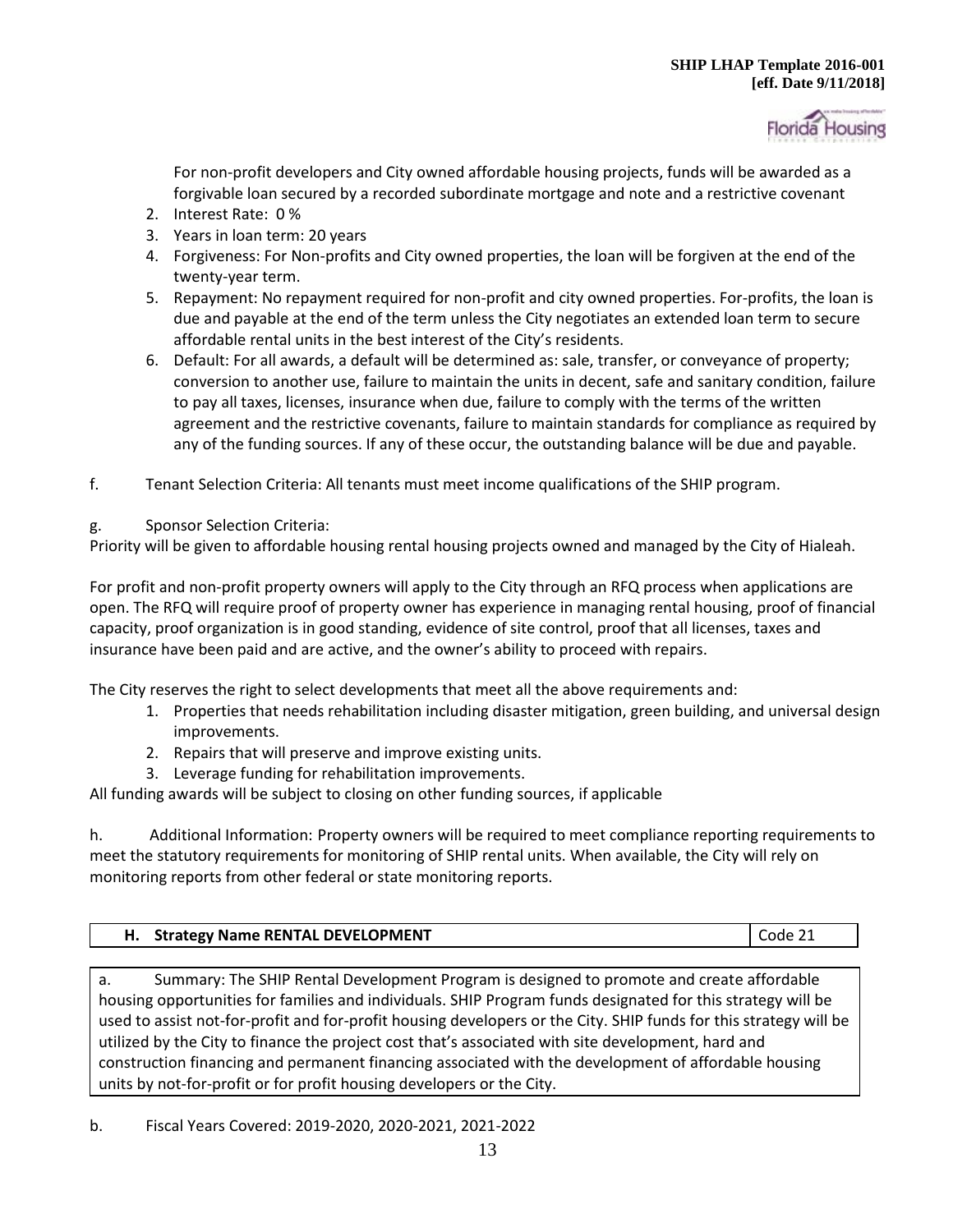

- c. Income Categories to be served: Extremely Low, Very low, and low
- d. Maximum award: \$80,000.00 per unit for developments of less than 50 units \$125.000.00 per unit for developments of 50 or more units
- e. Terms:
	- 1. Repayment loan/deferred loan/grant: Deferred payment loan secured by a mortgage and note
	- 2. Interest Rate: 0%
	- 3. Years in loan term: 20 years
	- 4. Forgiveness: The SHIP assistance shall have an affordability period of 20 years. Upon the successful maturity, the SHIP funds shall be forgiven.
	- 5. Repayment: N/A
	- 6. Default: The loan will be determined to be in default if the not-for-profit or for-profit Developer does not comply with the loan terms contained herein. If this occurs the full amount will be due and payable. The City of Hialeah will annually monitor the assisted units for the length of the affordability period, which is no less than 20 years. Monitoring will ensure compliance with tenant income and affordability requirements as described in the restrictive covenant. The restrictive covenant will remain in effect for the entire affordability period. The covenant and restrictions shall run with the land and shall be binding on future owners of the property for the affordability period. If the developer/owner fails to meet the income or rental rate requirements, the loan used to acquire and build the project will be subject to full recapture from the developer/owner. The City has policies in place for determining the level of risk factor for each sponsor. If a sub-recipient is found to be high risk, annual on-site monitoring may be required. Low risk sub-recipients may be subject to desk reviews.
- f. Recipient Selection Criteria: Applicants will be processed on a first qualified, first served basis.

g. Sponsor Selection Criteria: Selection of projects and the amount of funding awarded will be presented to the City of Hialeah's City Council for funding and approval, the City will enter into a loan agreement with each award recipient after receiving approval from City Council. The agreement will specify conditions that must be met for the developer to receive the SHIP loan. The City of Hialeah intends to administer this program through an RFP process for contractors and inspection companies.

#### h. Additional Information: N/A

# **I.** Strategy Name HAZARD MITIGATION **Code 5 Code 5**

a. Summary: Hurricane shutters and hazard mitigation improvements will be installed properties to provide protection from future disasters.

- b. Fiscal Years Covered: 2019-2020, 2020-2021, 2021-2022
- c. Income Categories to be served: Very low
- d. Maximum award: \$10,000.00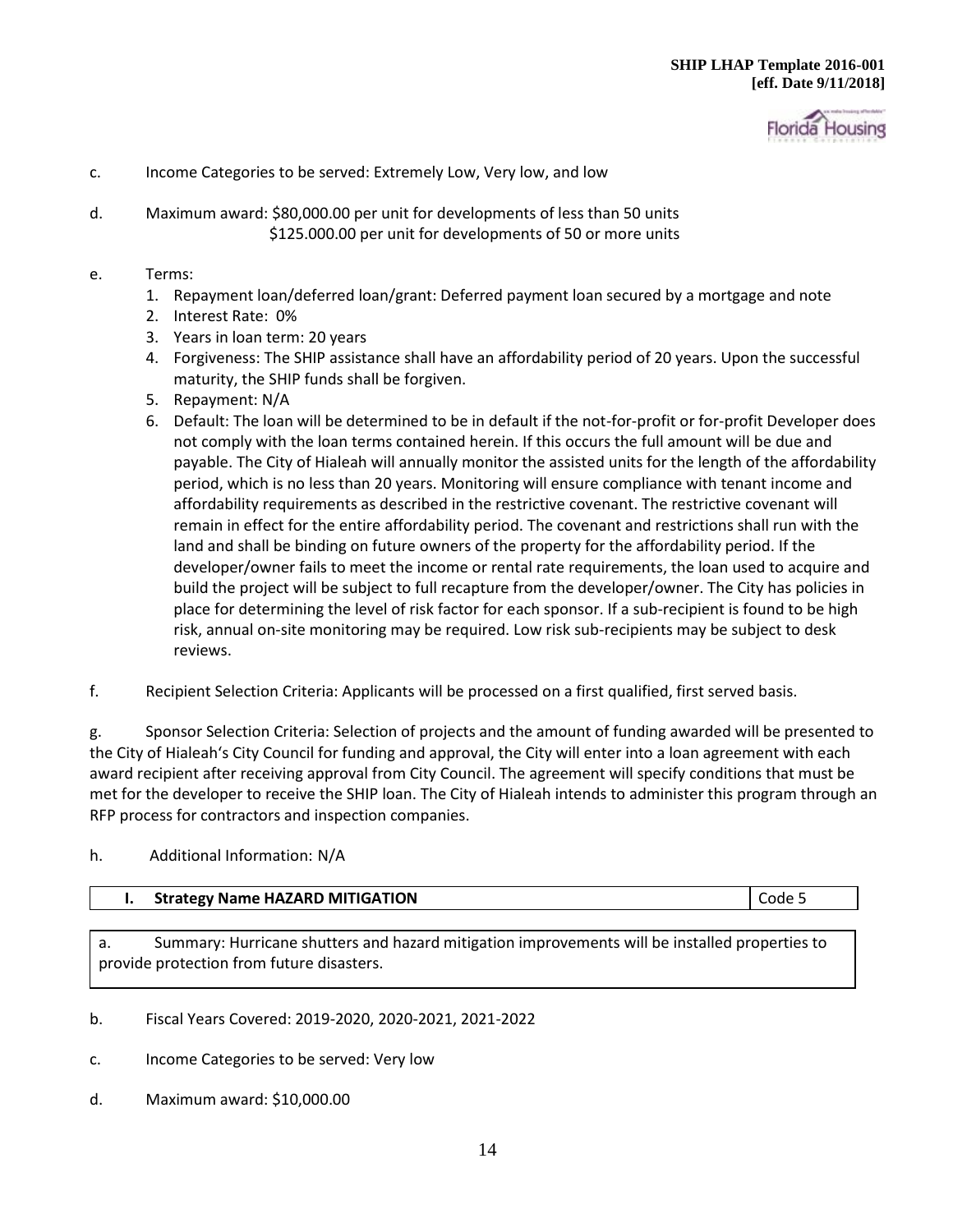

e. Terms:

- 1. Repayment loan/deferred loan/grant: deferred payment loan secured by a recorded mortgage and note.
- 2. Interest Rate: 0%
- 3. Years in loan term: 10
- 4. Forgiveness: Forgiven at 10% per year.
- 5. Repayment: N/A
- 6. Default: Due if property is sold, rented or the property fails to be the primary residence during the twenty-year term. In cases where the qualifying homeowner(s) die(s) during the loan term, the outstanding balance of the loan will be due and be payable immediately.

f. Recipient Selection Criteria: Applicants will be processed on first qualified, first served basis. Priority will be given to persons with Special Needs as defined in Rule Chapter 67-37.002 (21) FAC and then elderly very low and low income households.

g. Sponsor Selection Criteria: "Eligible Sponsor" means a person or a private or public for-profit, nonprofit, or, a section 3 business, or minority business or, government entity that applies for an award under the local housing assistance plan for the purpose of assisting eligible income eligible persons with housing matters related to this strategy. The City of Hialeah will use an RFQ process, to select a for-profit or nonprofit corporation(s), individual(s), or partnership(s) to carry out this strategy. The selection criteria outlined in the RFQ includes, but is not limited to, organizational capacity, performance delivery plan, financial capacity, past experience and must demonstrate the necessary capacity, knowledge, and experience to effectively provide the services required by the City. Preference will be given in the selection process to sponsors that employ personnel from Florida's Welfare Transition Program.

h. Additional Information: Mobile homes, trailers, condominiums, townhomes, duplexes, twin homes and villas are not eligible for this strategy.

# **III. LHAP Incentive Strategies**

In addition to the **required Incentive Strategy A and Strategy B**, include all adopted incentives with the policies and procedures used for implementation as provided in Section 420.9076, F.S.:

A. Name of the Strategy: **Expedited Permitting** Permits as defined in s. 163.3177 (6) (f) (3) for affordable housing projects are expedited to a greater degree than other projects.

Provide a description of the procedures used to implement this strategy:

1. Established policy and procedures: Provide Description: *Appointment of an affordable housing expediter.* The City provides a form, with a priority number assigned, to identify and certify the affordable housing status of an application for a development order. A different colored folder will be used for these projects. In order to certify the application as involving affordable housing, a representative from the Dept. of Grants and Human Services will initially review the project to determine whether it meets affordability criteria and contact the Planning and Development Department. The same representative will act as an affordable housing expediter charged with the responsibility of ensuring a consistent, expedited review of the project. In addition, the same staff person will act as an advocate and access person for developers of affordable housing projects if they encounter unexplained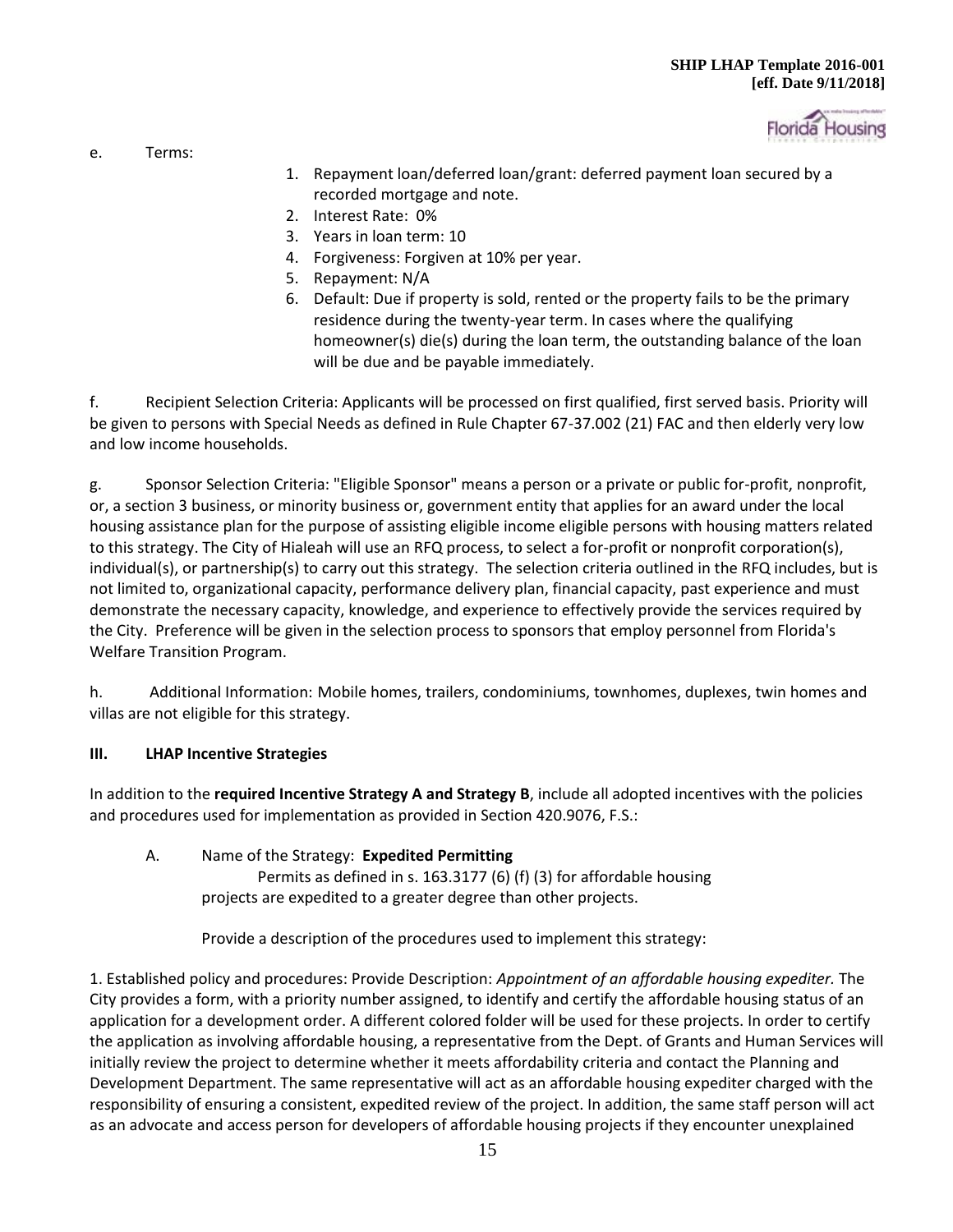

delays or problems. The Building Department will perform review in 10 working days for affordable housing residential projects.

• *Permitting process.* Pre-application site inspection for renovation. Grants Inspector and/or certified inspection company shall conduct pre-application site inspections for applications for building permit for renovations, including interior changes, roof and façade alterations but excluding renovations involving structural repairs.

# B. Name of the Strategy: **Ongoing Review Process**

An ongoing process for review of local policies, ordinances, regulations and plan provisions that increase the cost of housing prior to their adoption.

Provide a description of the procedures used to implement this strategy:

• Housing proposed policies, procedures, ordinances regulations, or plan provisions that increase the cost of housing that are reviewed by the Planning and Zoning Board. Written comments will be solicited and received from the Department of Grants and Human Services regarding the impact on affordable housing with respect to the application under review and consideration. The Department of Grants and Humans Services will in return submit its impact statement to the committee for consideration. This incentive is functioning as intended.

# C. Name of the Strategy: **Impact Fees Exemption**

• Exemption from payment of Park, Recreation and Open Space Impact Fees for affordable housing properties developed and owned by the City of Hialeah. See HIALEAH, FLA., CODE § 98-2530(5). Notice is provided to the Planning and Zoning Division stating that the Dept. of Grants and Human Services deems the project eligible for exemption. This incentive is functioning as intended.

# D. Name of the Strategy: **Expansion of Expedited Final Decisions**

• The Planning and Zoning Board along with the City Council, has the authority to review limited nonuse variances which have no relation to change of use of property and which relating only to matters concerning setback requirements, landscaping requirements, sign regulations, floor area requirements, yard requirements, lot coverage, parking space requirements, height, width and length limitations for structures of buildings and spacing requirements between principal and accessory buildings. The review of the Planning and Zoning Board and City Council is limited to variance requests on qualified developed individual lots except that the Board and City Council may review requested variances and Final Decisions of undeveloped individual lots intended for development of affordable housing: See HIALEAH, FLA., CODE § 98-258. This incentive is functioning as intended.

# E. Name of the Strategy: **Revision of Parking Requirements for Downtown Development**

• Required off-street parking areas are generally required to be located on the same lot, parcel or premises as the use to be served. However, in Commercial-Residential (CR) zoning districts, the maximum distance limitation for off-street parking was extended to a 600-foot radius of the main entrance of the mixed commercial-residential use served. In Central Business District (CBD) zoning districts, the maximum distance limitation was extended to a 900-foot of the main entrance of the mixed commercial-residential use served. This incentive is functioning as intended.

# F. Name of the Strategy: **Expanded Criteria for Granting Adjustments, Variances and Special Use Permits**